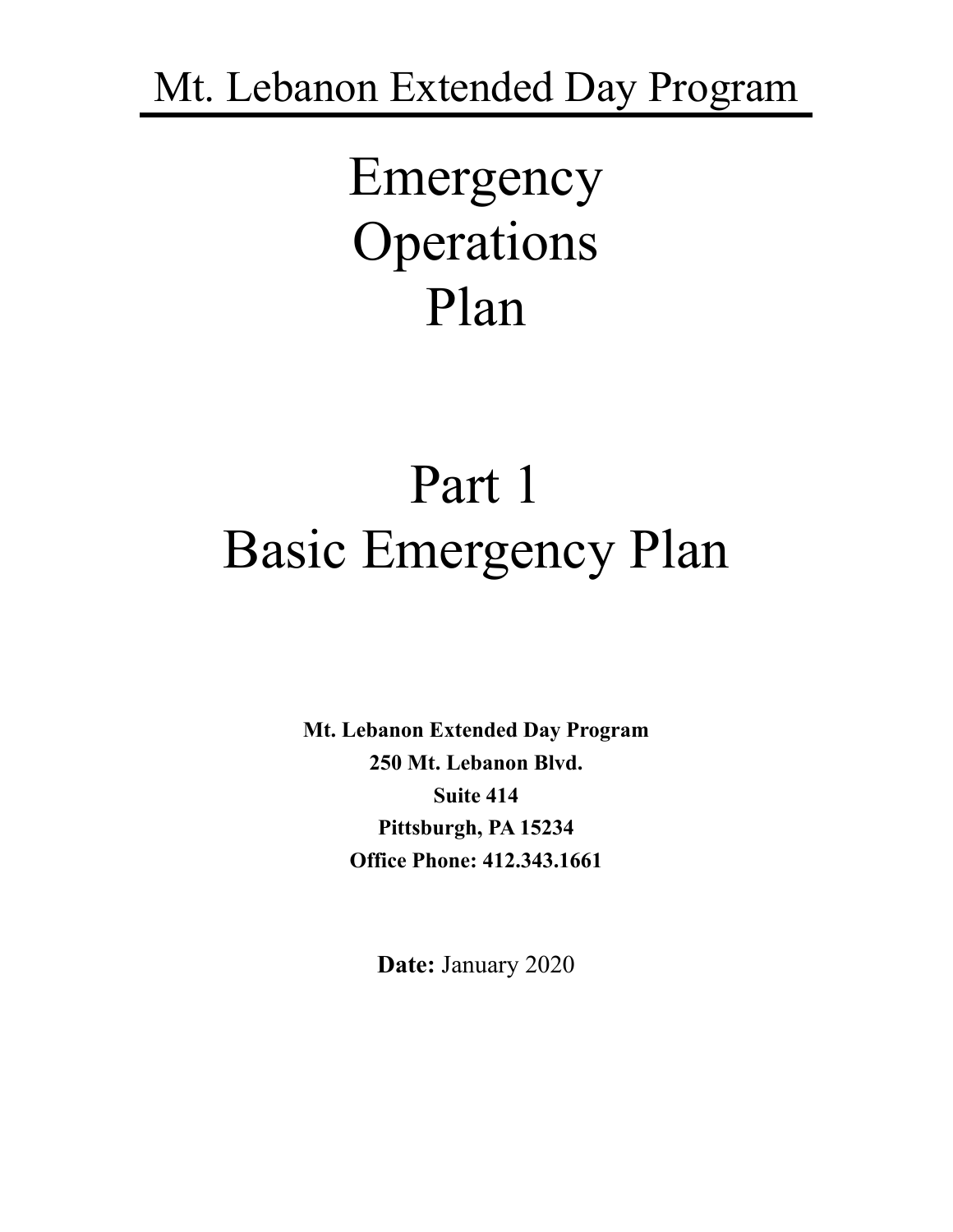#### **OVERVIEW**

This Emergency Operations Plan describes the procedures that will be used by The Mt. Lebanon Extended Day Program to provide for the care and the well-being of the children under our care and for our staff. This plan is meant to address extraordinary circumstances that threaten lives and property. The procedures outlined in this plan constitute those temporary measures that will be taken to provide the best available protection for the person under our care. The plan relies on the organization and procedures that are followed on a day-to-day basis. The intent is not to introduce new ways of doing things during high-stress situations.

Much of the information that is needed to implement a plan like this one should be treated as sensitive. The exact locations of shelters and assembly areas and the routes to be taken during an evacuation may be useful information to potential criminals. For this reason, parts of the plan will not be released to the general public. Important details from the plan are sent home with parents in orientation materials and periodic mailings. The entire plan is available for parents to review in the facility.

The plan itself is organized into three parts; the "Basic Emergency Plan", a series of checklists and a series of supporting documents. The basic emergency plan provides overall concepts and assignments of responsibilities. It does not contain great amounts of detail. The detail in the attachments and checklists are confidential. The information in the checklists is arranged by function, recognizing that the evacuation planned for a HAZMAT spill will work just as well for a winter storm. The evacuation procedures are practiced several times each year.

Public safety officials review this plan. The Department of Human Services licensing representative also reviews the plan when inspecting the facility. It is the responsibility of the child care facility to maintain and implement the plan. A current copy of the plan is provided to county management agencies.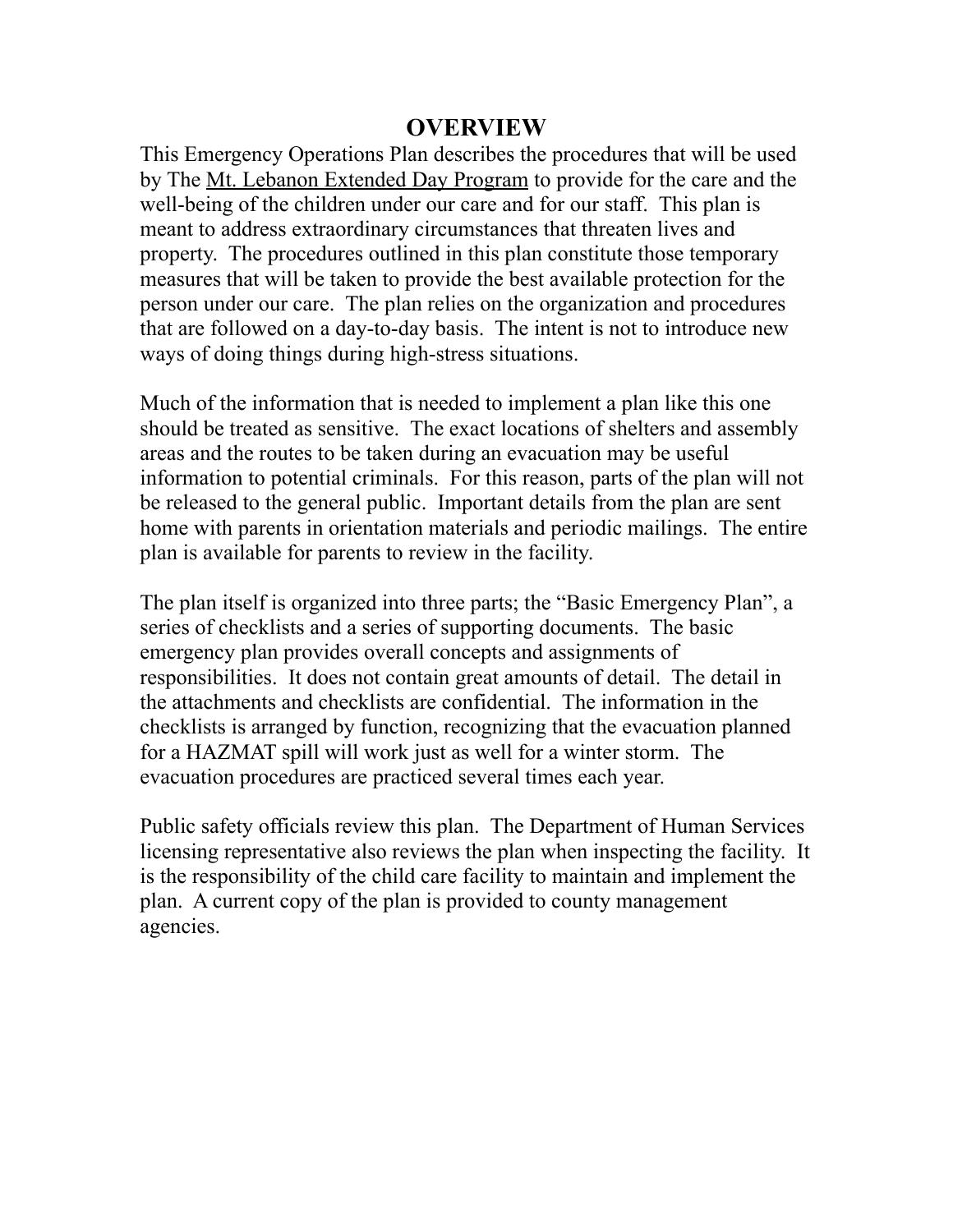# TABLE OF CONTENTS

# (PART I)

# BASIC EMERGENCY OPERATIONS PLAN OVERVIEW

- 1. PURPOSE
- 2. SITUATIONS AND ASSUMPTIONS
- 3. CONCEPT OF OPERATIONS
- 4. ORGANIZATION AND RESPONSIBILITIES
- 5. AUTHORITY AND REFERENCES
- 6. PLAN DEVELOPMENT, MAINTENANCE, AND **DISTRIBUTION**

# (PART II)

### EMERGENCY OPERATIONS PLAN (EOP) FLIP CHART Guidelines to be used by staff to follow in the event of an emergency or incident. To be kept in each center.

# (PART III)

### SUPPORTING DOCUMENTS (Published Separately)

- 1. EMERGENCY NUMBERS
- 2. SHELTER-IN-PLACE DESCRIPTION
- 3. RELOCATION SIGN
- 4. INTERIOR SHELTER DESCRIPTION
- 5. SAMPLE LETTER TO PARENTS
- 6. TRAINING AGENDA/SIGNATURES
- 7. FACILITY LAYOUTS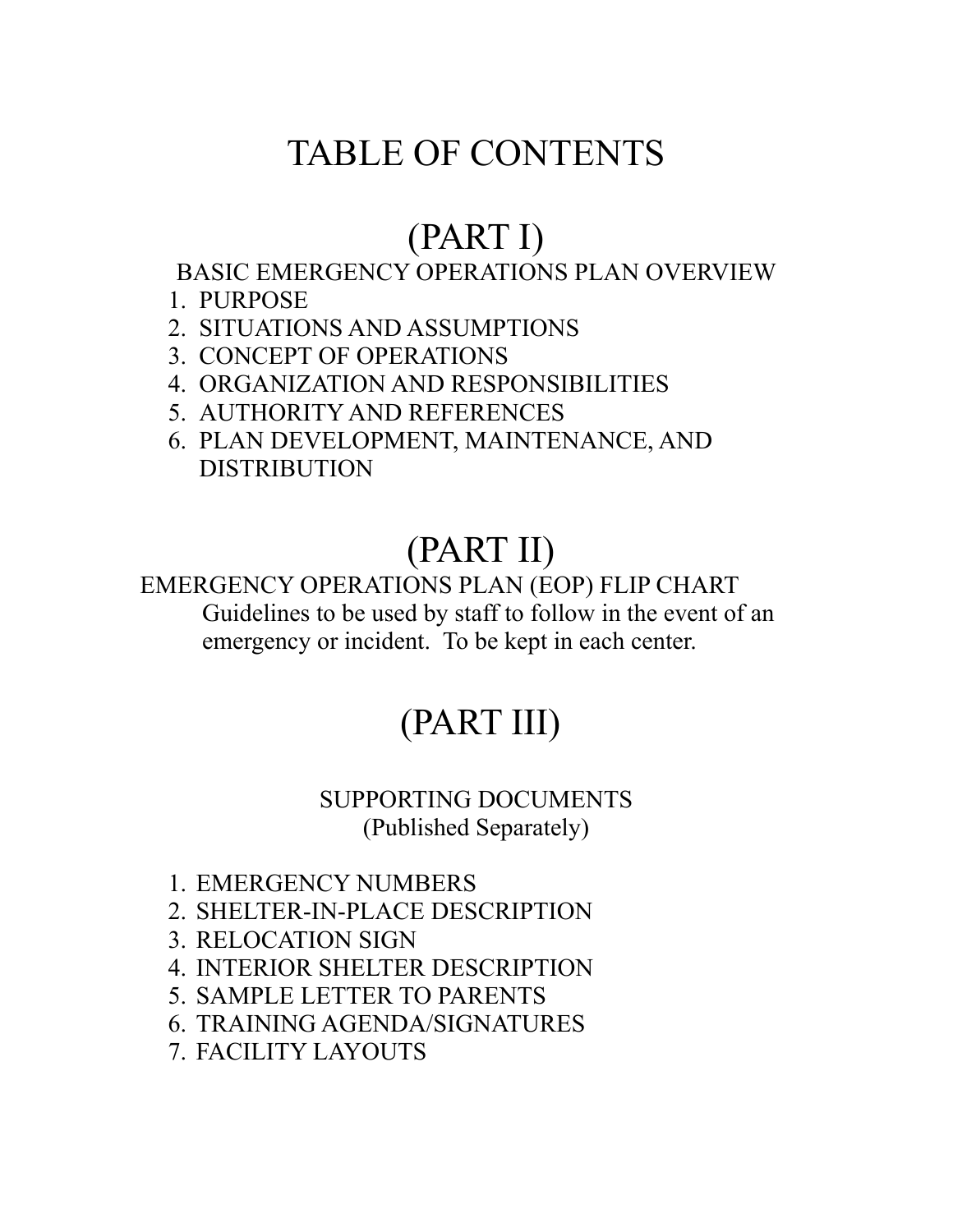# **BASIC EMERGENCY OPERATIONS PLAN**

## **1. PURPOSE**

To provide for the protection of children and staff in the event of a natural, technological, or human imposed emergency or disaster.

## **2. SITUATIONS AND ASSUMPTIONS**

The following situations and assumptions were considered in the development of the plan:

- To assure coordination and cooperation with municipal and county government and emergency services.
- The Mt. Lebanon Extended Day Program is located in 7 Elementary Schools within the Mt. Lebanon School District. Enrollment varies and staff are on site to accommodate the Department of Human Services ratio requirements. Normal operating hours for the facilities are 7am – 8:35am and 3:30pm – 6:30pm. Kindergarten Care Programs operate 7:00am - 6:30pm. The facilities assume responsibility for the health and safety of the children attending the facility.
- The Mt. Lebanon Emergency Management Agency will be the primary source of governmental assistance during an emergency.
- Assistance during emergencies will be dispatched through the Mt. Lebanon EMA 9-1-1 and be coordinated by the Allegheny County Emergency Management Agency.
- **Facilities may be subject to Disasters**:
	- o **Disasters can be** human caused or natural catastrophes. The most common disasters in Pennsylvania are flood, fire, and weather. While it is impossible to plan for every contingency, individual, families, businesses, communities and all levels of government have a responsibility to establish basic emergency planning. In some cases, there are regulations or laws requiring emergency and disaster planning and annual review and training around the content of the plans and responses.

# **3. CONCEPT OF OPERATIONS**

#### • **General**

- o In the event of an emergency Center Directors should execute the portions of their plan that best address their needs in the immediate circumstances. Related to an emergency, a decision must be made to act on one of five paths. Should the program: lockdown; immediately evacuate; shelter in place; or evacuate to a relocation facility. For further information to understand the decision making behind these decisions follow the link to "Childcare Emergency Checklist" provided in Part II of this document.
- In the absence of the Center Director, Group Supervisors and Assistant Group Supervisors will execute the actions and responsibilities in response to an emergency.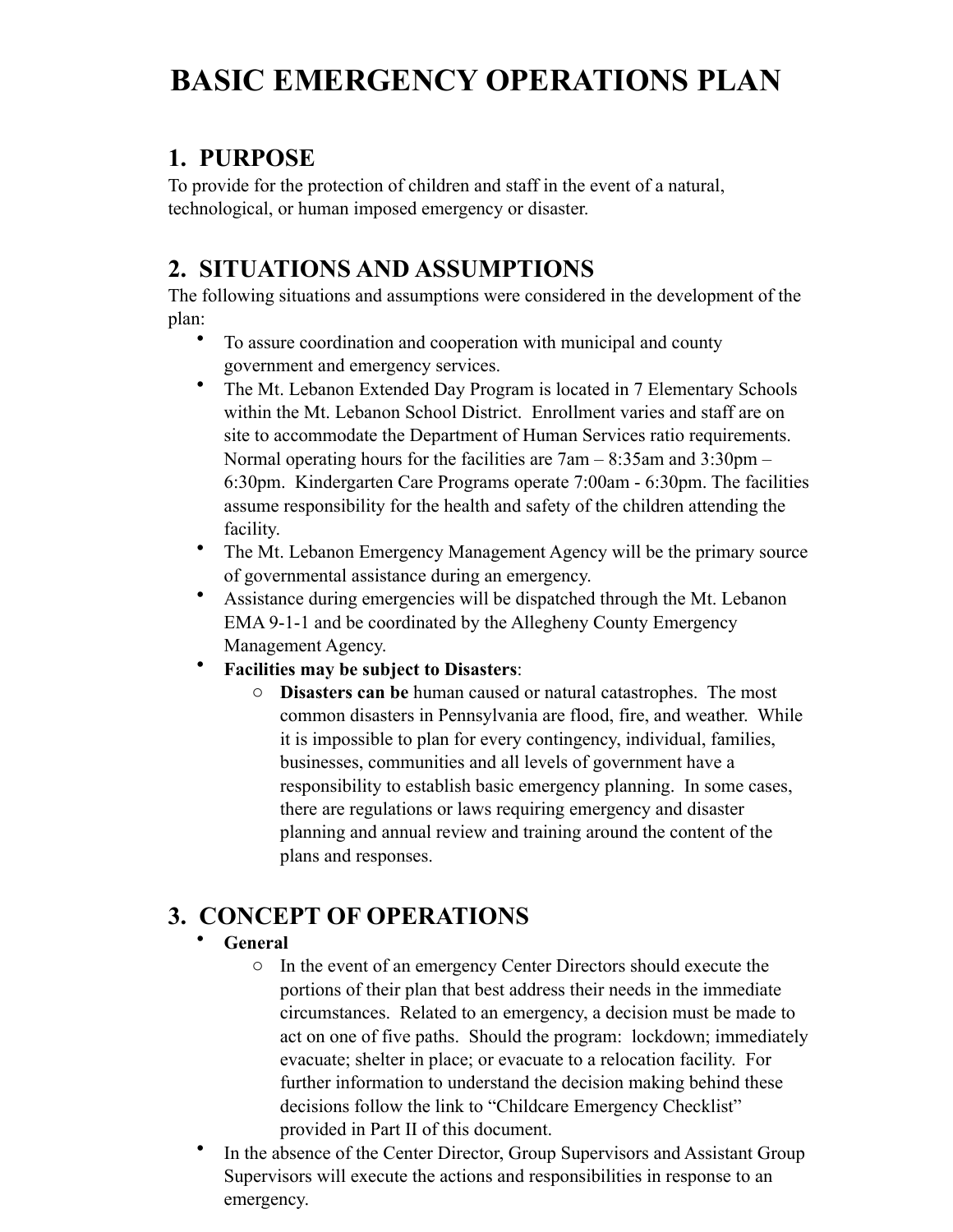#### • **Regular drills on emergency plans, procedures and duties will be conducted to:**

- o Provide training for staff and substitutes.
- o Orient children on emergency procedures and responsibilities.
- o Develop skills necessary in the event of a real emergency.
- o An ad hoc committee of MLEDP will convene annually to review the plan, any after incident recommendations, current updates related to best practice and complete an update of the plan.

#### • **Accountability**

- o Children will only be released to adult(s) designated by the parent.
- o In case of an evacuation, attendance will be taken at the assembly area, upon boarding and exiting emergency transport vehicle(s) and upon the arrival at the relocation facility.

### **4. ORGANIZATION AND RESPONSIBILITIES**

#### • **Center Director will:**

- o Determine a course of action to be taken during an emergency.
- o Maintain this plan in a current and usable state.
- o Notify parents to tune to designated local media for information during the emergency.
- o As soon as reasonably possible, ensure parents are contacted and made aware of what is happening with their children during an emergency situation.
- o Keep MLEDP staff, Assistant Director and Executive Director aware of the status of the emergency.
- o Determine the number and types of transportation needed if evacuation or relocation is required.
- o Take children's emergency records to the evacuation/relocation site.

#### • **MLEDP Staff will:**

- o Review and assist in keeping plans and checklists current.
- o Maintain supervision of children until they are released to parents or guardians.
- o Perform special assignments as specified in the plan checklists (Part II).

#### • **Parents are requested to:**

- o Be familiar with emergency operations plan and procedures for ensuring safety of the children.
- o Provide the childcare facility with contact information and means to contact them in the event of an emergency.
- o Tune to designated local media for information and instructions during an emergency.